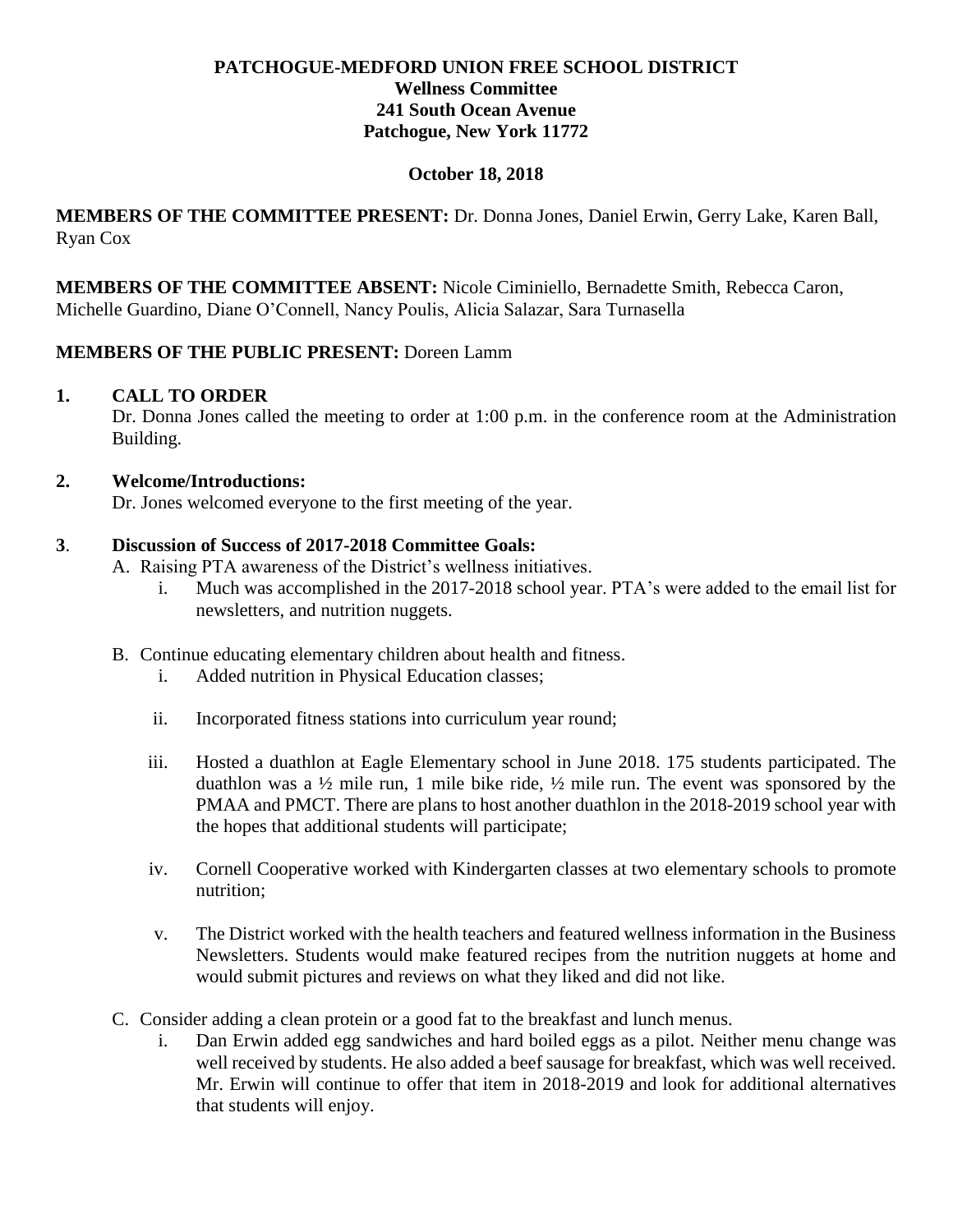# **PATCHOGUE-MEDFORD UNION FREE SCHOOL DISTRICT Wellness Committee 241 South Ocean Avenue Patchogue, New York 11772**

### **October 18, 2018**

ii. Mr. Erwin instituted a chat and chew with students at all buildings throughout the year to see what menu items they like or dislike and to respond to any questions they might have regarding menu options. He also tries to ascertain what their favorite fruits and vegetables are. He visited Canaan Elementary School prior to today's wellness committee meeting. The students have enjoyed the opportunity to meet with him.

# **4**. **Discussion of Committee Goals for 2018-2019**

- i. The committee recommended continuing to analyze menus and work with students to acquire feedback on current and future menu items.
- ii. Goals will be finalized at next meeting. Members should think about areas where awareness can be raised.

### **5. Other:**

- i. For the 2018-2019 school year, Cornell will work with River and Tremont Kindergarten classes. They would like to schedule class visits during March. Dr. Jones will reach out to Principals to begin to coordinate the spring visits.
- ii. Mr. Cox discussed initiatives instituted in 2018-2019. Some of the initiatives include the following:
	- a. New fourth grade health unit;
	- b. Lifelong fitness activity. The District purchased a nine-hole mini golf set that will rotate throughout the elementary schools. The  $10<sup>th</sup>$  hole is a Masters Tournament hole on a projector screen. The students at River Elementary liked the activity so much that there was a field trip to Country Fair to play mini golf;
	- c. Heartrate monitors were purchased for secondary schools. POLAR has scheduled sessions to train staff in November. The District purchased carts, chargers and wipes for the monitors. They are being used in sixth grade as well as the 9-12 fitness block. There is a POLAR go fitness App where the children will be able to track their activities throughout the year;
	- d. Some new equipment was purchased for the fitness room at the High School;
	- e. Mr. Cox discussed his 5 year plan, and the possibility of adding an event similar to PARP. PAFP (Parents as Fitness Partners). Ryan discussed the possibility of this being done twice a year. It would be optional. The students could go home with a list of activities to complete.
- iii. The committee then discussed the possibility of having a Wellness Awareness Week. The District could possibly provide a list of things to encourage wellness. Students could share stories in homeroom or health class on what they did. The week could end with a Wellness Fair possibly called Spring Into Fitness. The committee will further discuss ideas at the next meeting.